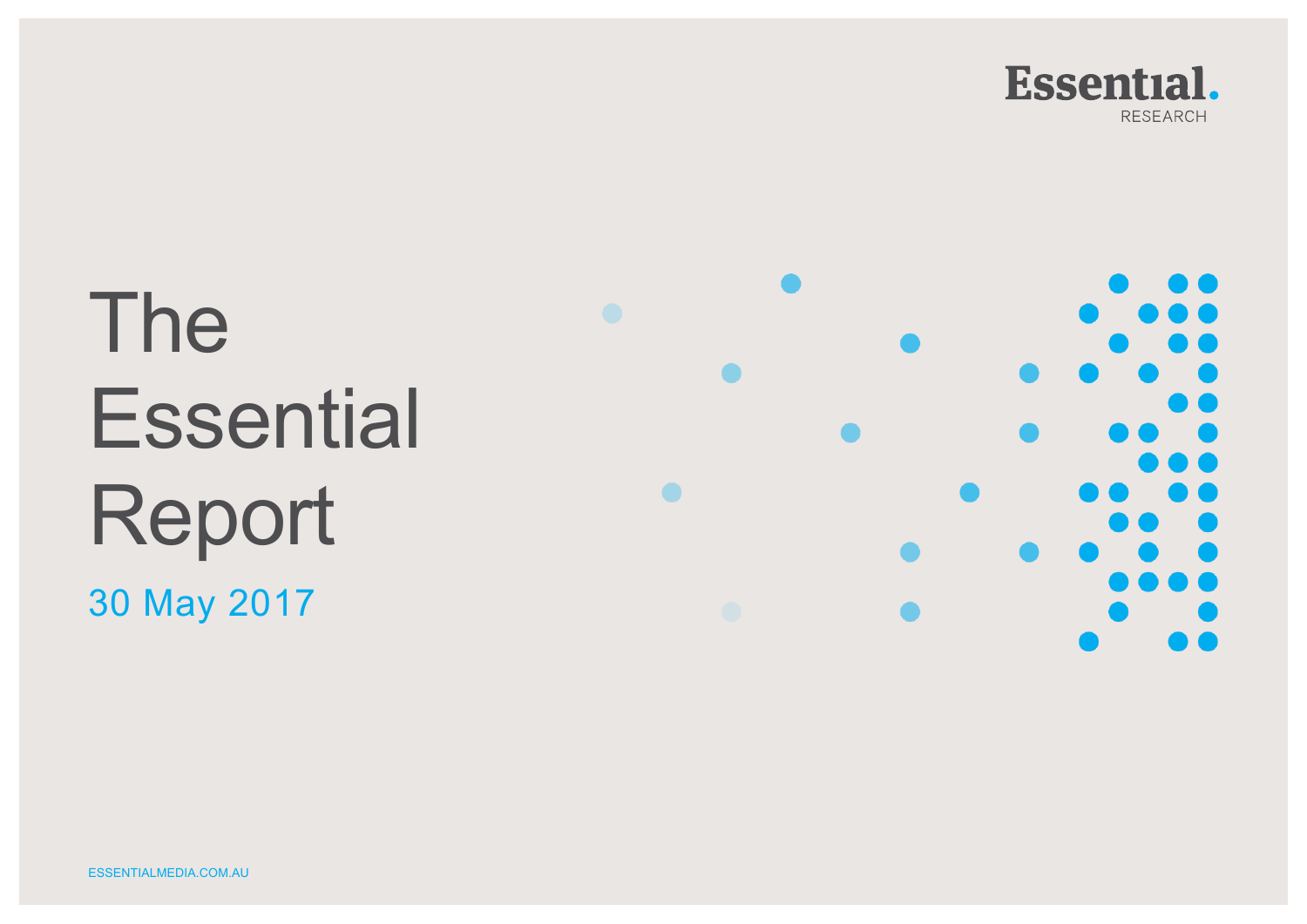## **The Essential Report**





Essential Media Communications is a member of the Association of Market and Social Research **Organisations** 

## **AMSRS幸**

Our researchers are members of the Australian Market and Social Research Society.



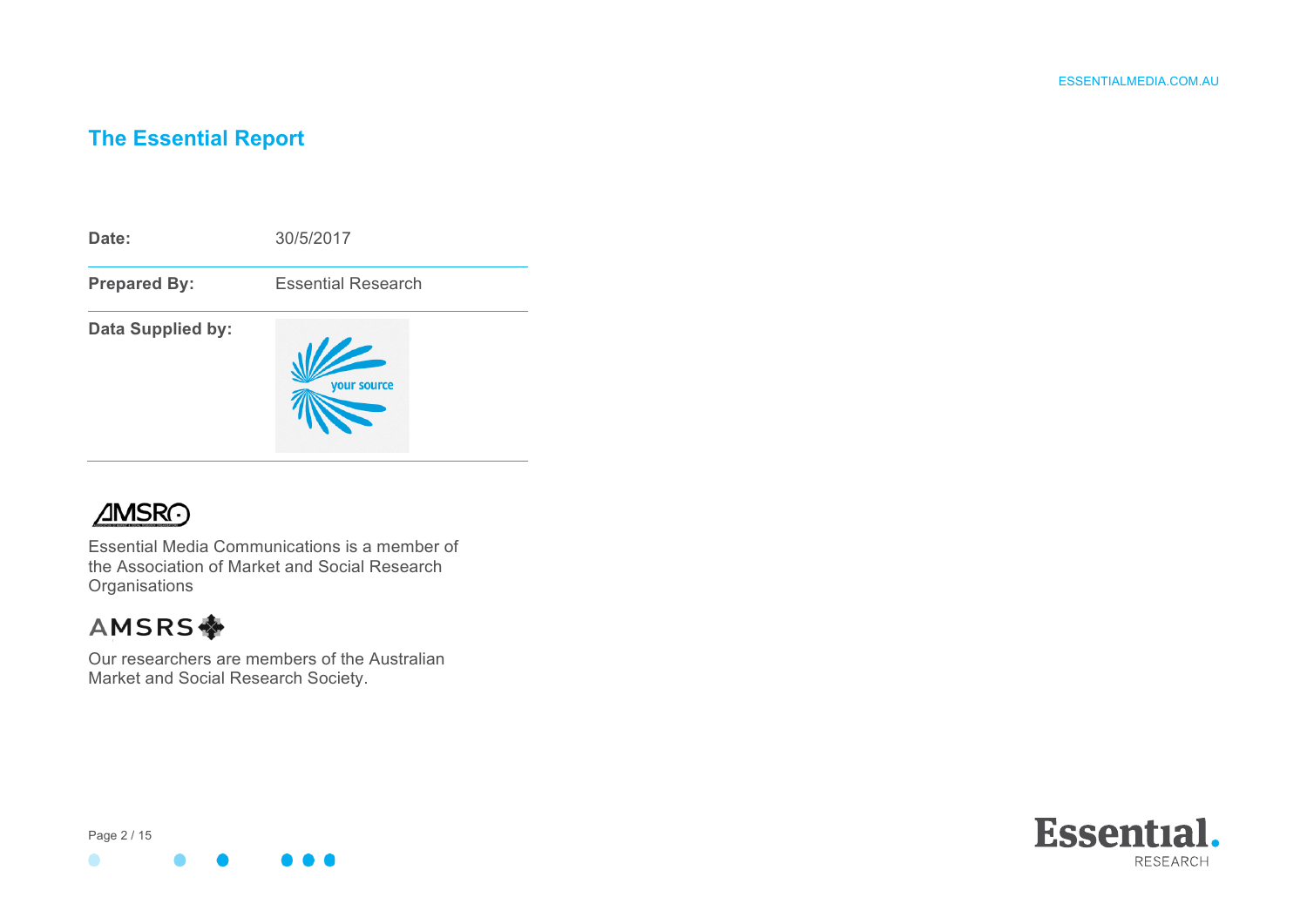### **About this poll**

This report summarises the results of a weekly omnibus conducted by Essential Research with data provided by Your Source. The survey was conducted online from the  $25<sup>th</sup>$  to  $29<sup>th</sup>$  May 2017 and is based on 1,000 respondents.

Aside from the standard question on voting intention, this week's report includes questions on asylum seekers, government decisions, the Trans-Pacific Partnership, the bank levy, Catholic schools and income tax cuts.

The methodology used to carry out this research is described in the appendix on page 15.

Note that due to rounding, not all tables necessarily total 100% and subtotals may also vary.



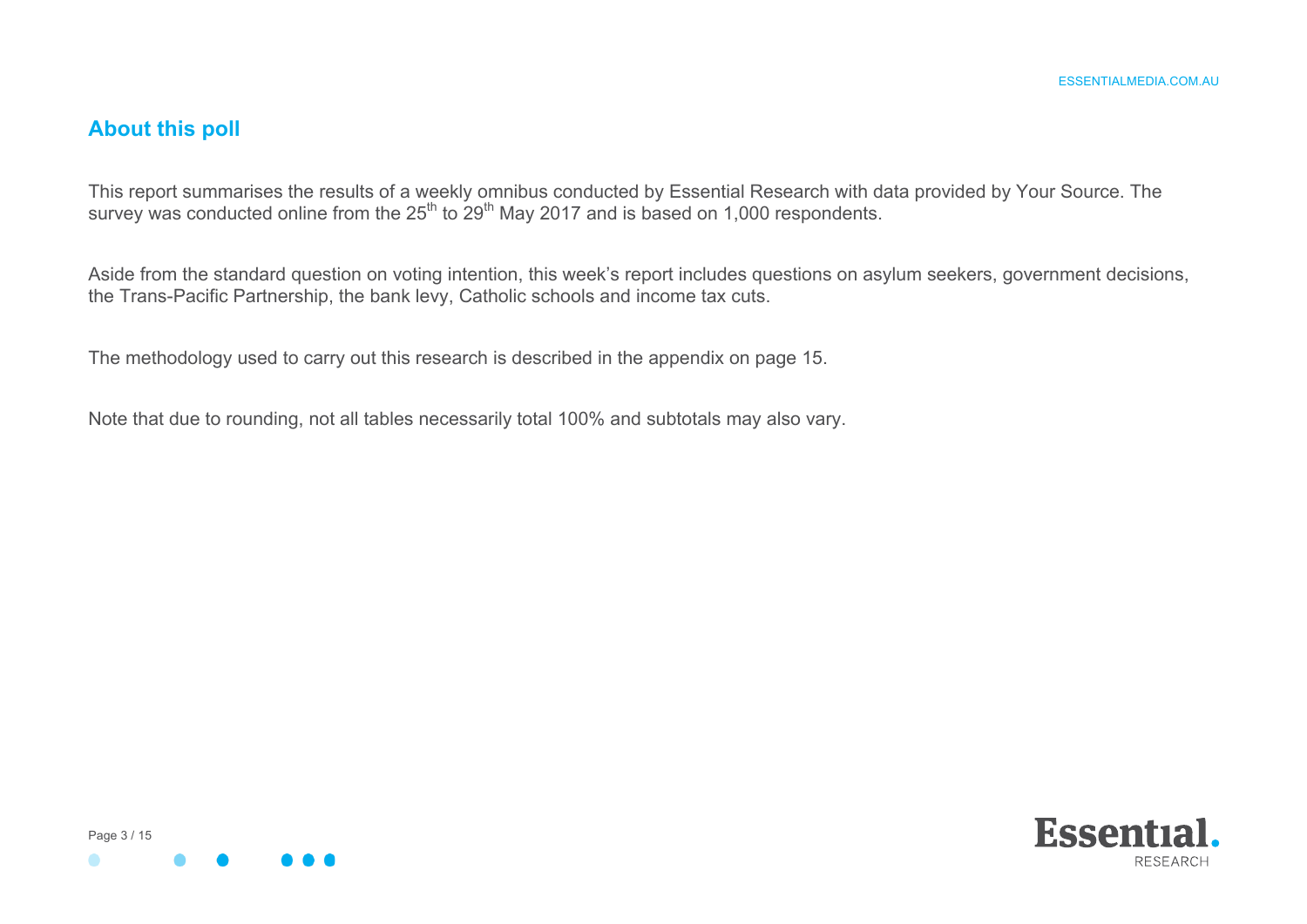## **Federal voting intention**

Q If a Federal Election was held today to which party will you probably give your first preference vote? If not sure, which party are you currently leaning toward? If don't know - Well which party are you currently leaning to?

|                               | <b>Total</b> | <b>Last</b><br>week<br>23/5/17 | 2 weeks<br>ago<br>16/5/17 | 4 weeks<br>ago<br>2/5/17 | <b>Election</b><br>2 Jul 16 |
|-------------------------------|--------------|--------------------------------|---------------------------|--------------------------|-----------------------------|
| Liberal                       | 35%          | 34%                            | 34%                       | 35%                      |                             |
| National                      | 3%           | 3%                             | 3%                        | 2%                       |                             |
| <b>Total Liberal/National</b> | 38%          | 37%                            | 37%                       | 38%                      | 42.0%                       |
| Labor                         | 36%          | 37%                            | 38%                       | 37%                      | 34.7%                       |
| Greens                        | 11%          | 10%                            | 10%                       | 9%                       | 10.2%                       |
| Nick Xenophon Team            | 3%           | 3%                             | 3%                        | 3%                       |                             |
| Pauline Hanson's One Nation   | 5%           | 6%                             | 6%                        | 7%                       |                             |
| Other/Independent             | 7%           | 6%                             | 6%                        | 6%                       | 13.1%                       |
| 2 party preferred             |              |                                |                           |                          |                             |
| <b>Liberal National</b>       | 47%          | 46%                            | 46%                       | 47%                      | 50.4%                       |
| Labor                         | 53%          | 54%                            | 54%                       | 53%                      | 49.6%                       |

NB. Sample = 1,783. The data in the above tables comprise 2-week averages derived from the first preference/leaning to voting questions. Respondents who select 'don't know' are not included in the results. The two-party preferred estimate is calculated by distributing the votes of the other parties according to their preferences at the 2016 election.

Page 4 / 15

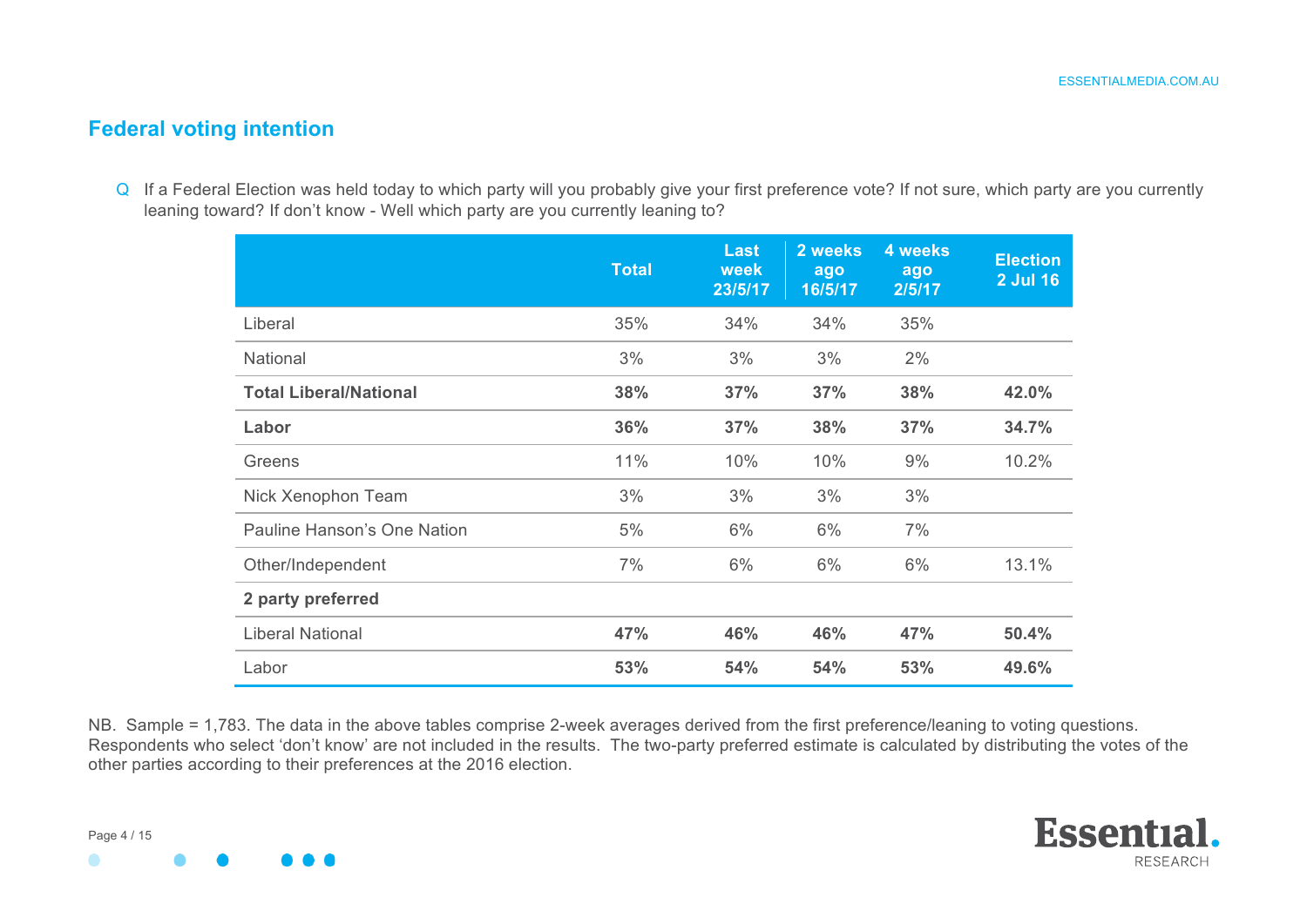## **Asylum Seekers**

Q Do you agree or disagree with the following statements about asylum seekers and refugees?

|                                                                                                                                                   | <b>Total</b><br>agree | <b>Total</b><br>disagree | <b>Strongly Agree</b><br>agree |     | <b>Neither</b><br>agree nor<br>disagree | <b>Disagree</b> | Strongly<br>disagree | Don't<br>know | <b>Nov</b><br>2015       | <b>Aug</b><br>2016 | <b>Nov</b><br>2016 |
|---------------------------------------------------------------------------------------------------------------------------------------------------|-----------------------|--------------------------|--------------------------------|-----|-----------------------------------------|-----------------|----------------------|---------------|--------------------------|--------------------|--------------------|
| Asylum seekers should be deported to their<br>country of origin if their asylum claims are<br>unsuccessful                                        | 67%                   | 12%                      | 36%                            | 31% | 16%                                     | 7%              | 5%                   | 6%            | $\overline{\phantom{a}}$ |                    |                    |
| When the Manus Island detention centre is<br>closed, those who cannot be safely<br>relocated to another country should be<br>brought to Australia | 32%                   | 40%                      | 10%                            | 22% | 19%                                     | 15%             | 25%                  | 8%            |                          |                    |                    |
| The government is too tough on asylum<br>seekers                                                                                                  | 25%                   | 53%                      | 11%                            | 14% | 16%                                     | 20%             | 33%                  | 5%            | 25%                      | 21%                | 23%                |

67% thought that asylum seekers should be returned to their country of origin if their asylum claims were unsuccessful. Those most likely to think this were other party/independent voters (79% disagree), Liberal/National voters (79%) and those aged 65+ (78%). Those most likely to disagree were Greens voters (44% disagree), Victorians (18%) and those with a university degree (16%).

32% thought that asylum seekers and refugees who cannot be safely relocated to another country after Manus Island is closed should be brought to Australia. Those most likely to think this were Greens voters (69% agree), ALP voters (41%) and those aged 18-24 (37%). Those most likely to disagree were those aged other party/independent voters (54% disagree), Liberal/National voters (53%) and those aged 55-64 (52%).

25% thought that the government is too tough on asylum seekers, up 2% from when this question was last asked in November 2016. Those most likely to think this were Greens voters (68% agree), ALP voters (36%) and those aged 25-34 (35%). Most likely to disagree were other party/independent voters (75% disagree), those aged 65+ (71%) and Liberal/National voters (68%).

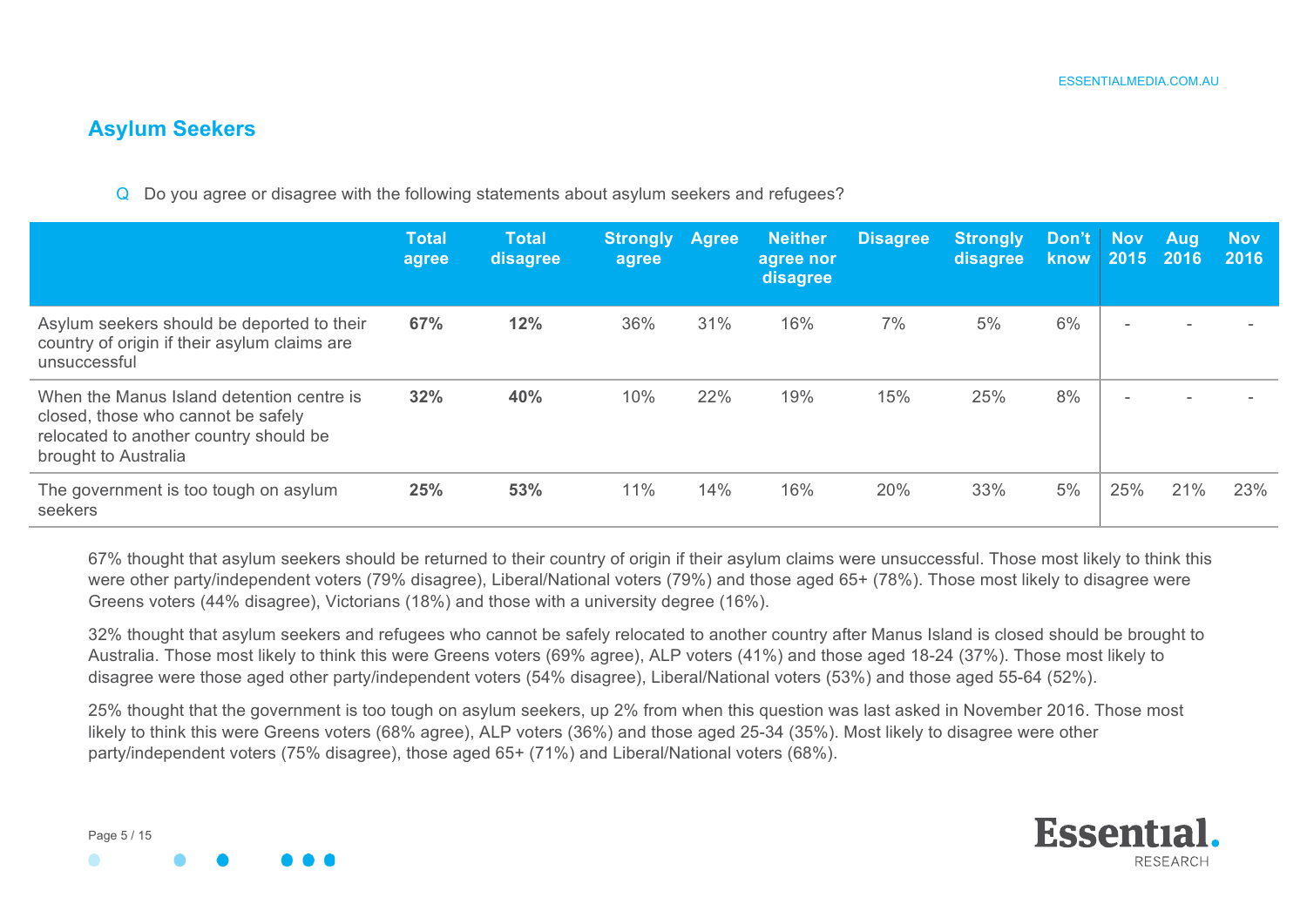## **Role of Government**

#### Q Do you agree or disagree with the following statements about government?

|                                                                                                                       | <b>Total</b><br>agree | <b>Total</b><br>disagree | <b>Strongly</b><br>agree | <b>Agree</b> | <b>Neither agree</b><br>nor disagree | <b>Disagree</b> | <b>Strongly</b><br>disagree | Don't<br>know |
|-----------------------------------------------------------------------------------------------------------------------|-----------------------|--------------------------|--------------------------|--------------|--------------------------------------|-----------------|-----------------------------|---------------|
| I wish out political leaders would look<br>for more common solutions, rather than<br>just fighting each other         | 85%                   | 2%                       | 47%                      | 38%          | 9%                                   | 1%              | 1%                          | 4%            |
| I'm sick of slogan from politicians - I<br>want real answers on how government<br>can operate better                  | 82%                   | 3%                       | 44%                      | 38%          | 11%                                  | 2%              | $1\%$                       | 5%            |
| Our government needs to find ways of<br>working with the rest of the world, and<br>not turning our backs on the world | 59%                   | 11%                      | 19%                      | 40%          | 24%                                  | 8%              | 3%                          | 6%            |
| It is harder than ever for governments<br>to control the influence of multinational<br>corporations                   | 55%                   | 14%                      | 17%                      | 38%          | 21%                                  | 11%             | 3%                          | 9%            |
| People have unrealistic expectations of<br>the government's ability to sort<br>everything out                         | 45%                   | 26%                      | 11%                      | 34%          | 23%                                  | 18%             | 8%                          | 5%            |
| Most politicians are motivated by good<br>intentions rather than self interest                                        | 22%                   | 47%                      | 4%                       | 18%          | 25%                                  | 26%             | 21%                         | 6%            |

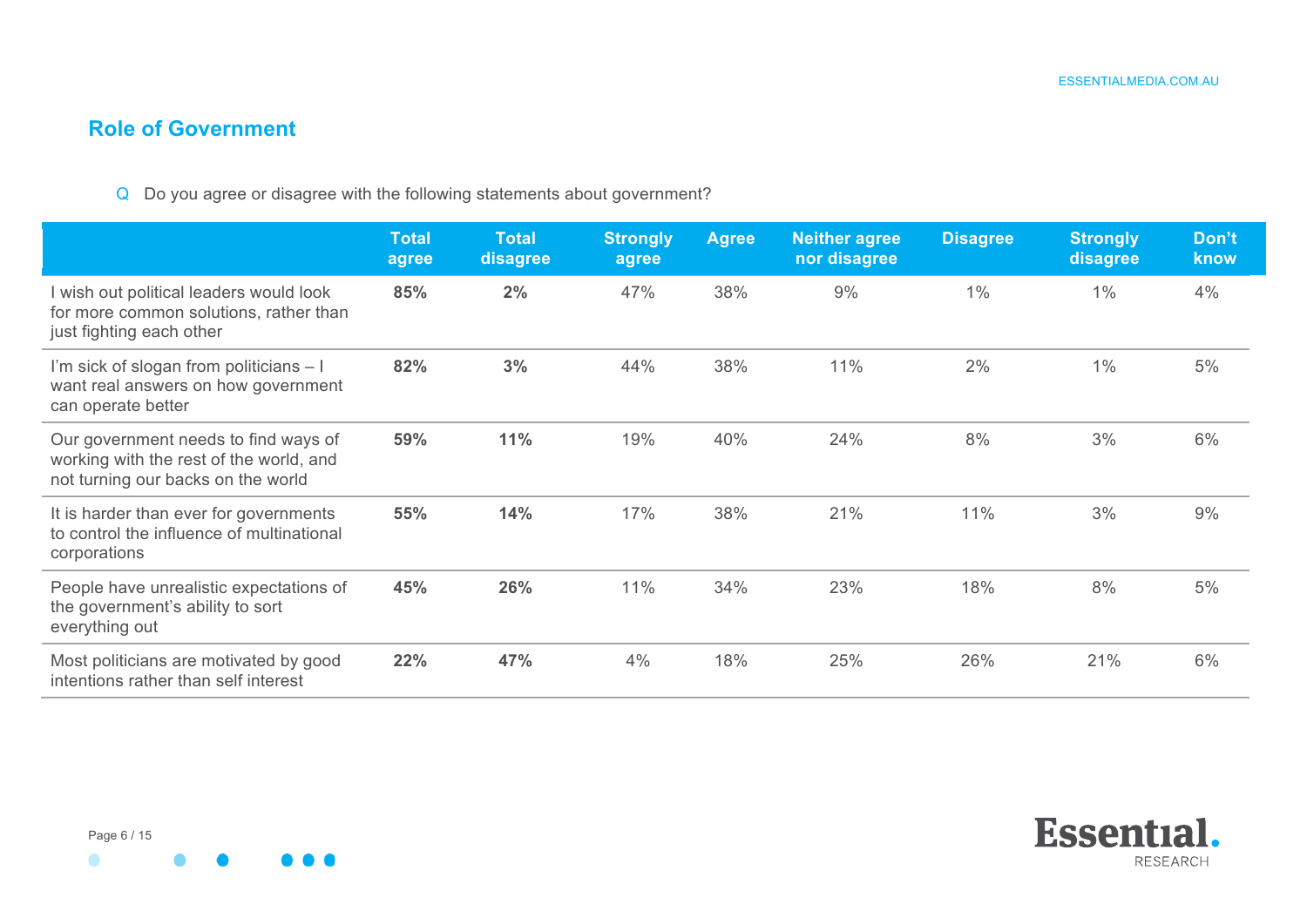The statement most likely to be agreed with was "I wish our political leaders would look for more common solutions, rather than just fighting each other", of which 85% agreed. Those most likely to agree with this statement were those aged 65+ (96% agree), other party/independent voters (94%) and those aged 55-64 (93%). No more than 5% of any demographic group disagreed with this statement.

The statement most likely to be disagreed with was "Most politicians are motivated by good intentions rather than self interest", of which 47% disagreed. Those most likely to disagree with this were other party/independent voters (71% disagree), Greens voters (65%) and those aged 55-64 (57%). Those most likely to agree were Liberal/National voters (32%), those who work full time (26%) and those with a university degree (25%). This was also the only statement which a greater proportion disagreed than agreed with.



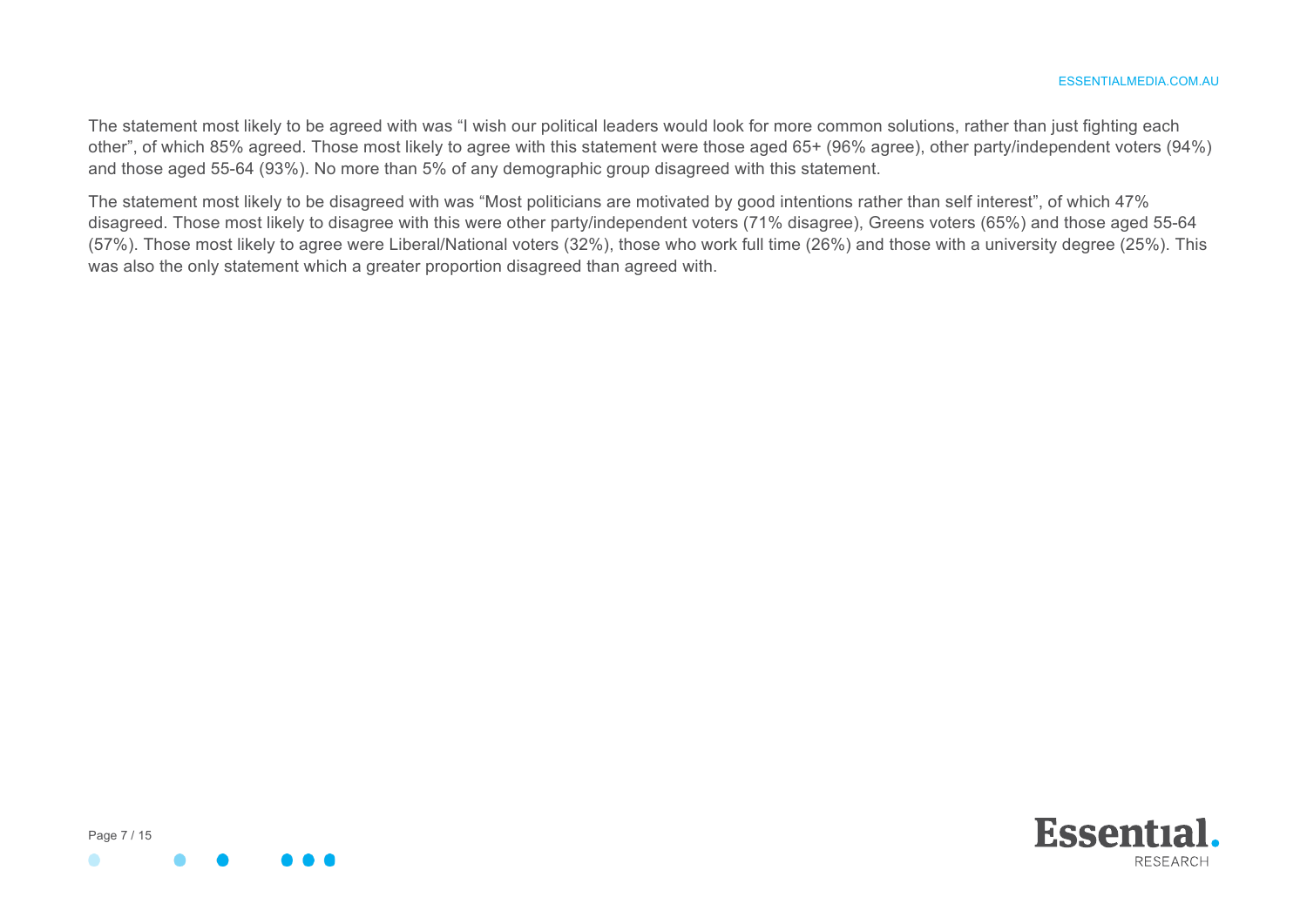## **Government Decisions**

Q Thinking about some of the major decisions the Federal Government has made over the years, do you think the following decisions have been good for Australia or bad for Australia?

|                                            | <b>Total</b><br>good | <b>Total</b><br>bad | <b>Very</b><br>good | Good | Neither good<br>nor bad | <b>Bad</b> | <b>Very bad</b> | Don't<br>know | <b>Total Good</b><br>(Oct 2016) |
|--------------------------------------------|----------------------|---------------------|---------------------|------|-------------------------|------------|-----------------|---------------|---------------------------------|
| Compulsory superannuation                  | 75%                  | 5%                  | 39%                 | 36%  | 12%                     | 3%         | 2%              | 8%            | 71%                             |
| Medibank (Now Medicare)                    | 56%                  | 14%                 | 26%                 | 30%  | 19%                     | 9%         | 5%              | 11%           | 63%                             |
| Introducing the GST                        | 43%                  | 24%                 | 11%                 | 32%  | 24%                     | 14%        | 10%             | 9%            | 46%                             |
| Free trade agreements                      | 41%                  | 16%                 | 10%                 | 31%  | 27%                     | 9%         | 7%              | 17%           | 38%                             |
| Floating the dollar                        | 37%                  | 10%                 | 10%                 | 27%  | 27%                     | 7%         | 3%              | 25%           | 33%                             |
| Reducing subsidies to car<br>manufacturing | 35%                  | 25%                 | 10%                 | 25%  | 24%                     | 17%        | 8%              | 16%           | 28%                             |
| <b>Privatising Qantas</b>                  | 31%                  | 29%                 | 6%                  | 25%  | 24%                     | 19%        | 10%             | 15%           | 28%                             |
| <b>Privatising Telstra</b>                 | 27%                  | 39%                 | 6%                  | 21%  | 20%                     | 23%        | 16%             | 13%           | 22%                             |
| Privatising the Commonwealth Bank          | 26%                  | 34%                 | 7%                  | 19%  | 24%                     | 19%        | 15%             | 16%           | 24%                             |

The most popular government initiative listed was compulsory superannuation, which 75% thought was good. Those most likely to think this decision was good were those aged 65+ (86% good), Liberal/National voters (85%) and Western Australians (82%). 11% of other party/independent voters thought compulsory superannuation was bad.

The least popular government initiative was privatising Telstra, which 39% thought was bad. Those most likely to think this decision was bad were South Australians (57% bad), other party/independent voters (55%) and those aged 55-64 (53%).



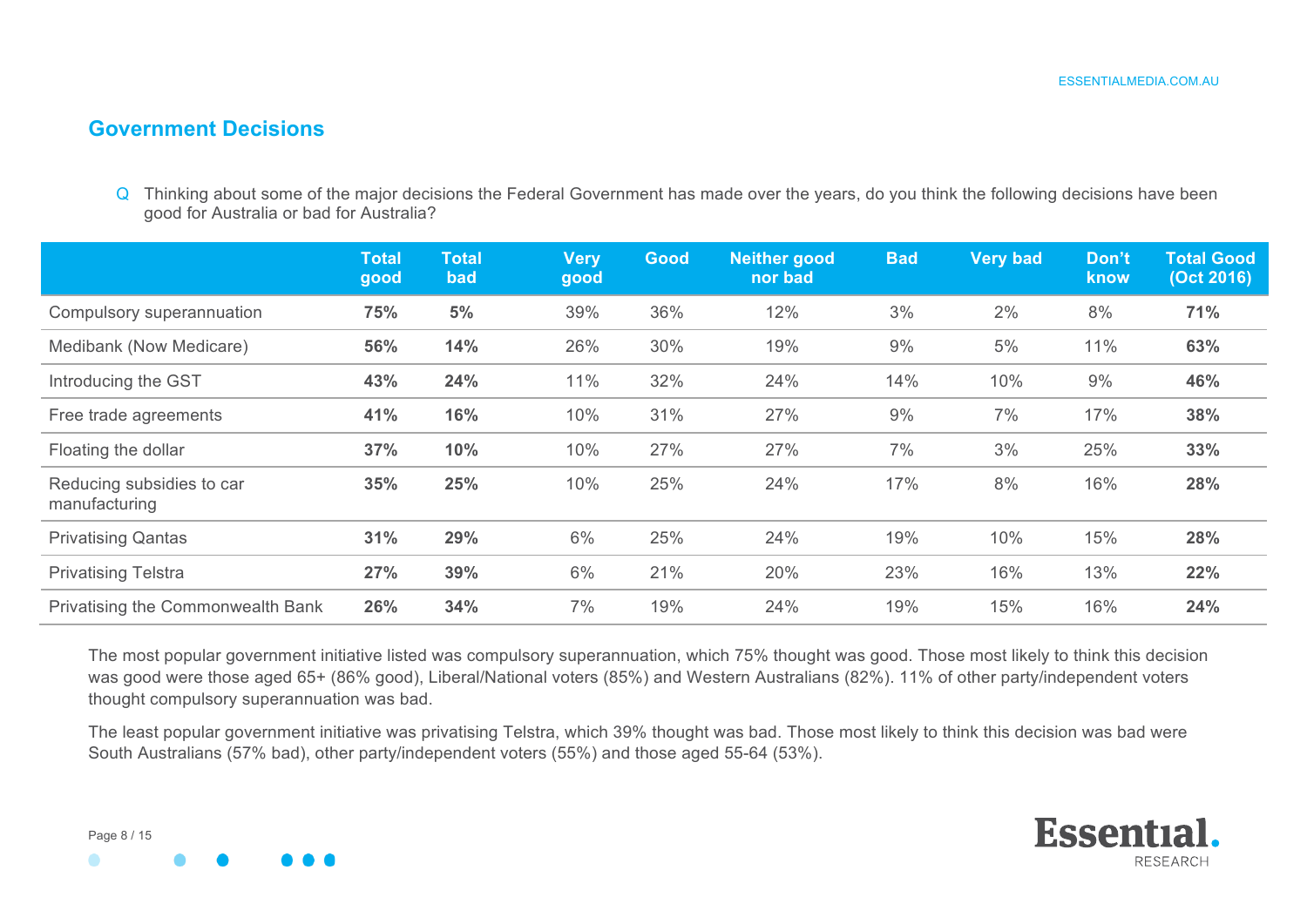The largest changes since this question was last asked in October 2016 were for Medibank/Medicare, approval for which dropped by 7%, and reducing car manufacturing subsidies, approval for which increased by 7%.

Page 9 / 15  $\bullet$ 

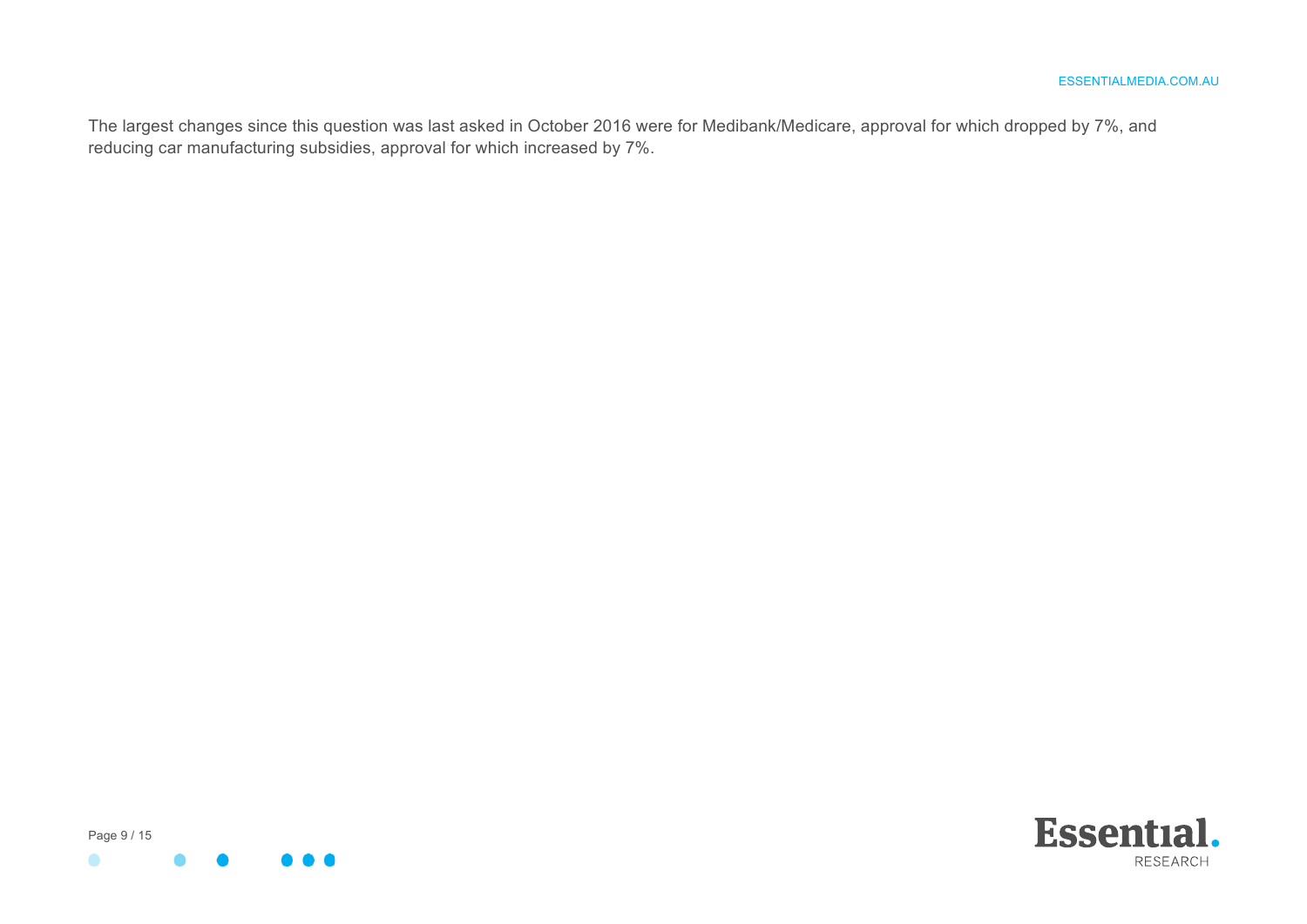## **Trans Pacific Partnership**

Q It was recently announced that a number of countries, including Australia, will resume negotiating the Trans-Pacific Partnership (TPP) free trade agreement without the United States, who have withdrawn from the agreement. Do you think the TPP will be good or bad for the following:

|                                   | <b>Total</b><br>good | <b>Total</b><br>bad | <b>Very</b><br>good | Good | <b>Neither good</b><br>nor bad | <b>Bad</b> | <b>Very bad</b> | Don't<br>know | <b>Total Good</b><br>(Oct 2015) |
|-----------------------------------|----------------------|---------------------|---------------------|------|--------------------------------|------------|-----------------|---------------|---------------------------------|
| Multinational companies           | 48%                  | 6%                  | 16%                 | 32%  | 19%                            | 5%         | 1%              | 27%           | 57%                             |
| Mining companies                  | 41%                  | 8%                  | 11%                 | 30%  | 22%                            | 6%         | 2%              | 29%           | 47%                             |
| Australian businesses overall     | 36%                  | 16%                 | 5%                  | 31%  | 21%                            | 11%        | 5%              | 27%           | 47%                             |
| <b>Beef farmers</b>               | 37%                  | 17%                 | 7%                  | 30%  | 18%                            | 12%        | 5%              | 29%           | 45%                             |
| Australia consumers               | 34%                  | 18%                 | 7%                  | 27%  | 22%                            | 12%        | 6%              | 26%           |                                 |
| The Australian economy in general | 34%                  | 18%                 | 6%                  | 28%  | 20%                            | 13%        | 5%              | 27%           | 44%                             |
| Sugar farmers                     | 32%                  | 18%                 | 6%                  | 26%  | 19%                            | 13%        | 5%              | 31%           | 39%                             |
| Manufacturing companies           | 32%                  | 20%                 | 6%                  | 26%  | 20%                            | 12%        | 8%              | 27%           | 42%                             |
| Dairy farmers                     | 31%                  | 20%                 | 6%                  | 25%  | 20%                            | 14%        | 6%              | 29%           | 42%                             |
| Australian workers                | 28%                  | 23%                 | 5%                  | 23%  | 22%                            | 14%        | 9%              | 27%           | 32%                             |
| <b>Small businesses</b>           | 27%                  | 22%                 | 4%                  | 23%  | 23%                            | 17%        | 5%              | 27%           | 21%                             |

48% thought that the TPP would be good for multinational companies, and only 6% thought it would be bad. Those most likely to think it would be good were those aged 55-64 (60% good), and Liberal/National voters (56%).





Page 10 / 15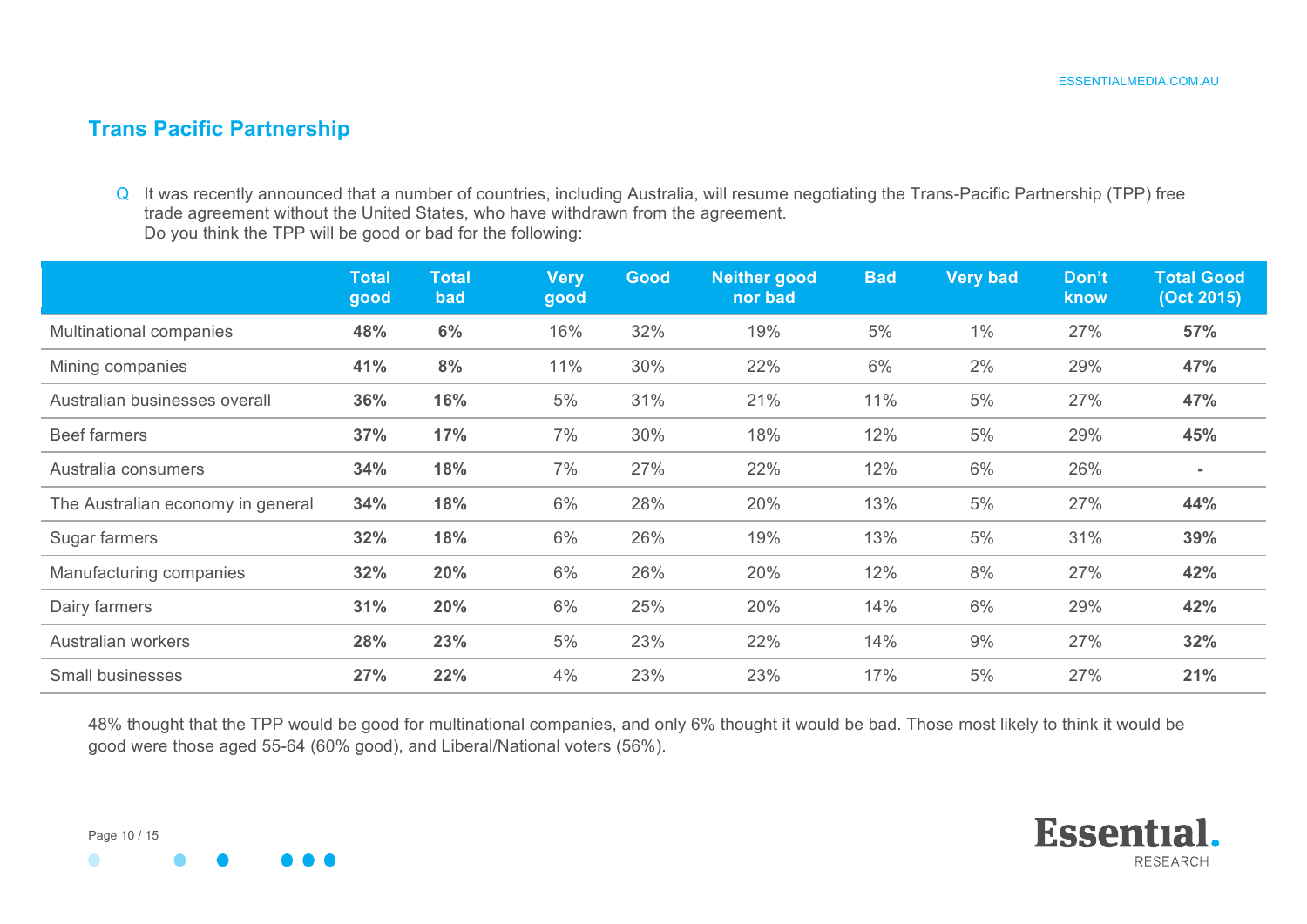For each group in the list, the proportion who thought the TPP would be good for it was greater than the proportion who thought it would be bad.

Since this question was last asked in October 2015, the percentage who thought the TPP would be good has decreased for each group in the list except for small businesses, which has increased by 6%.



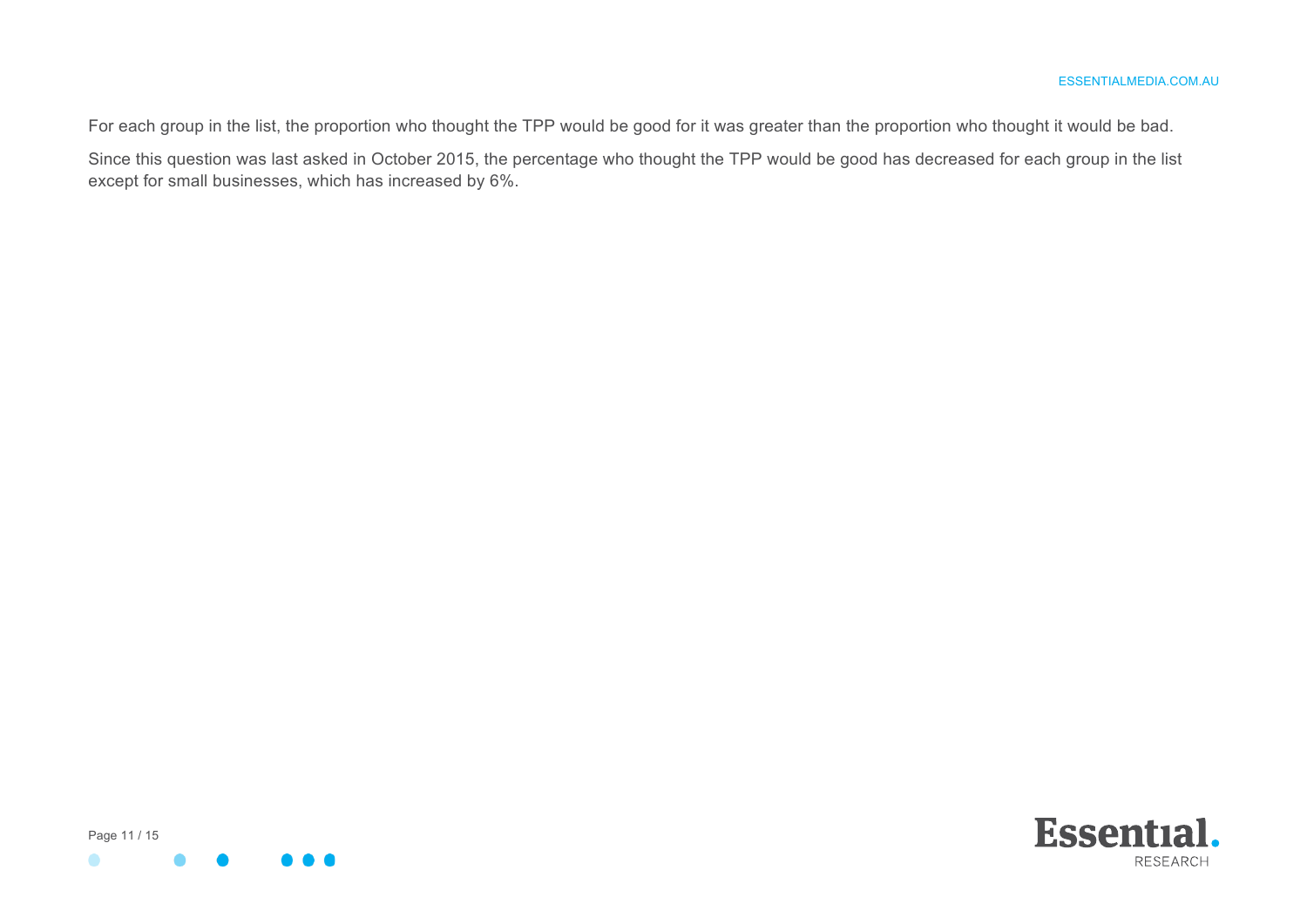## **Bank Levy**

Q The recent Federal Budget contained a levy on the big banks, which is forecast to raise \$6.2bn from Australia's five largest banks over the next four years, but will not apply to smaller banks or foreign banks who operate in Australia. Who do you think the bank levy should be applied to?

|                                                                              | <b>Total</b> | <b>Vote</b><br>Labor | Vote<br><b>Lib/Nat</b> | <b>Vote</b><br><b>Greens</b> | <b>Vote</b><br>other |
|------------------------------------------------------------------------------|--------------|----------------------|------------------------|------------------------------|----------------------|
| Large Australian banks only                                                  | 12%          | 16%                  | 12%                    | 15%                          | 8%                   |
| Large Australian banks and foreign banks<br>operating in Australia           | 48%          | 46%                  | 52%                    | 50%                          | 59%                  |
| Small and large Australian banks and<br>foreign banks operating in Australia | 16%          | 16%                  | 18%                    | 13%                          | 17%                  |
| The levy should not apply to any bank                                        | 10%          | 10%                  | 9%                     | 10%                          | 9%                   |
| Don't know                                                                   | 14%          | 12%                  | 8%                     | 13%                          | 8%                   |

48% thought the bank levy should be extended to include foreign banks operating in Australia, but not smaller Australian banks. Those most likely to think this were those aged 65+ (59%) and other party/independent voters (59%).

Overall, 64% thought that the bank levy should apply to foreign banks operating in Australia.



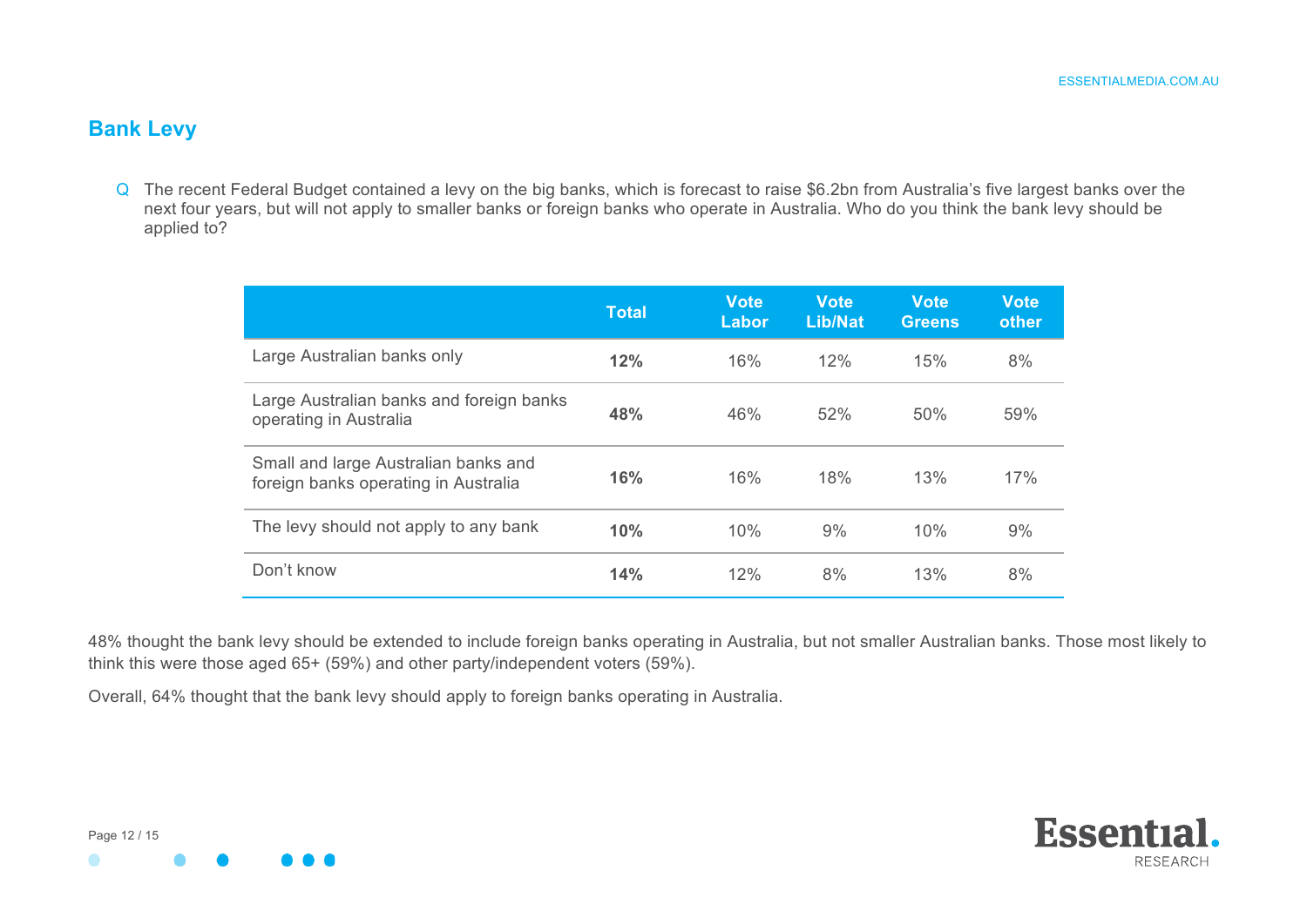## **Catholic Schools**

Q The Catholic school sector is opposing the proposed changes to education funding announced in the federal budget, arguing that some Catholic schools will receive less money under this model. Do you think the new funding model will leave Catholic schools worse off?

|                                                                           | <b>Total</b> | <b>Vote</b><br>Labor | <b>Vote</b><br>Lib/Nat | <b>Vote</b><br><b>Greens</b> | <b>Vote</b><br>other |
|---------------------------------------------------------------------------|--------------|----------------------|------------------------|------------------------------|----------------------|
| Yes, Catholic schools will be worse off<br>under the new funding model    | 20%          | 27%                  | 20%                    | 19%                          | 15%                  |
| No, Catholic schools will not be worse off<br>under the new funding model | 38%          | 31%                  | 47%                    | 36%                          | 43%                  |
| Don't know                                                                | 42%          | 43%                  | 33%                    | 45%                          | 42%                  |

20% thought that Catholic school would be worse off under the proposed funding model. Those most likely to think this were those aged 18-24 (27%) and ALP voters (27%).

38% thought that Catholic schools would not be worse off under the proposed funding model. Those most likely to think this were those aged 65+ (58%) and Liberal/National voters (47%).

A plurality of 42% did not know whether Catholic schools would be worse off under the proposed new funding model.

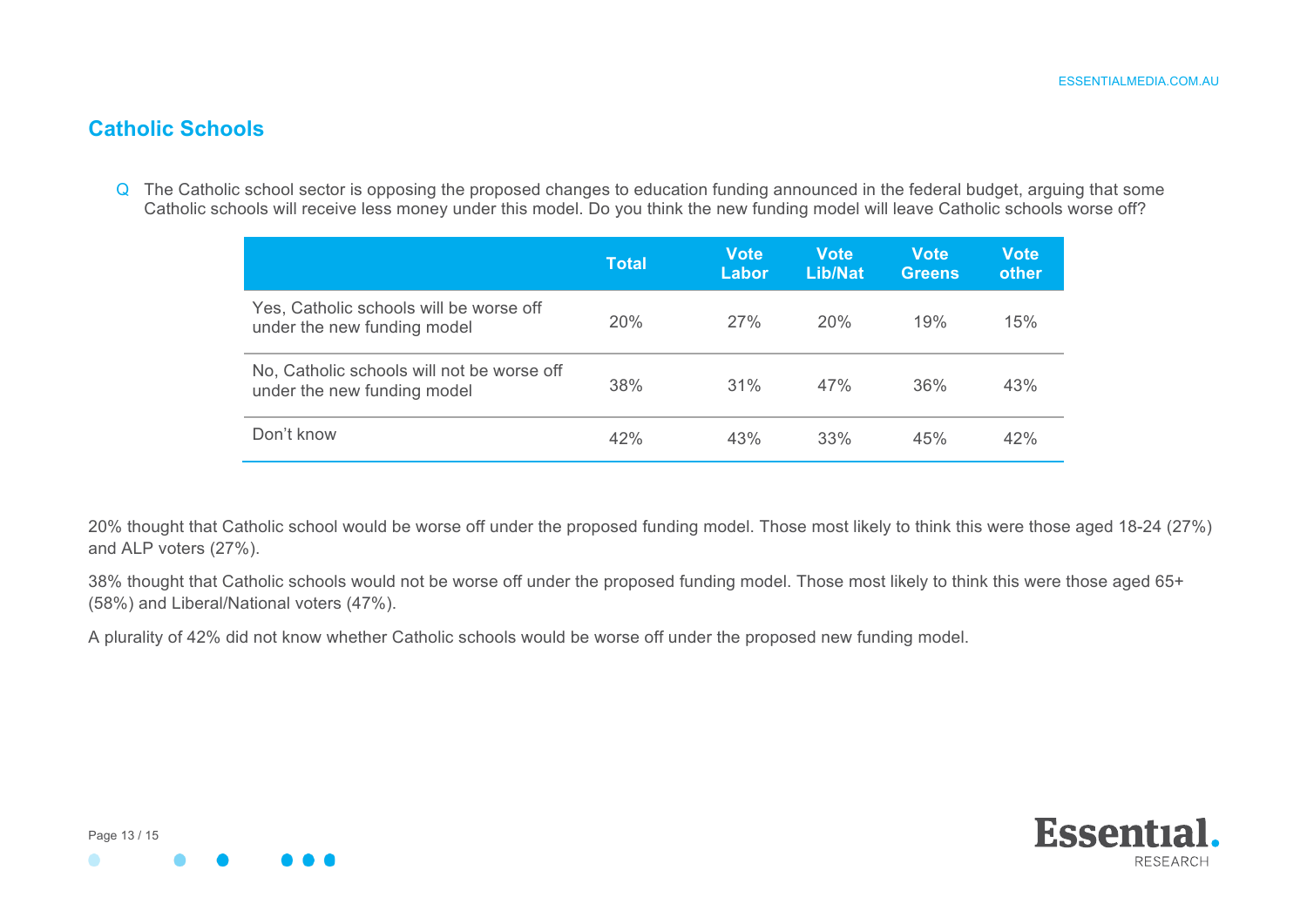## **Tax Cut or Workplace Laws**

Q Do you think you would be better off with a personal income tax cut, or strengthened workplace laws that enable you to negotiate a pay rise from your employer?

|                                                                                   | Total | <b>Vote</b><br>Labor | <b>Vote</b><br>Lib/Nat | <b>Vote</b><br><b>Greens</b> | <b>Vote</b><br>other |
|-----------------------------------------------------------------------------------|-------|----------------------|------------------------|------------------------------|----------------------|
| A personal income tax cut                                                         | 52%   | 55%                  | 54%                    | 49%                          | 55%                  |
| Stronger workplace laws that allow me to<br>negotiate a pay rise from my employer | 23%   | 24%                  | 23%                    | 31%                          | <b>20%</b>           |
| Don't know                                                                        | 25%   | 21%                  | 23%                    | 20%                          | 25%                  |

52% thought they would be better off with a personal income tax cut than stronger workplace laws. Those most likely to think this were those aged 45-54 (63%), those working full time (61%) and those aged 35-44 (60%).

23% thought they would be better off with stronger workplace laws than a personal income tax cut. Those most likely to think this were South Australians (31% prefer), Greens voters (31%) and Victorians (29%).